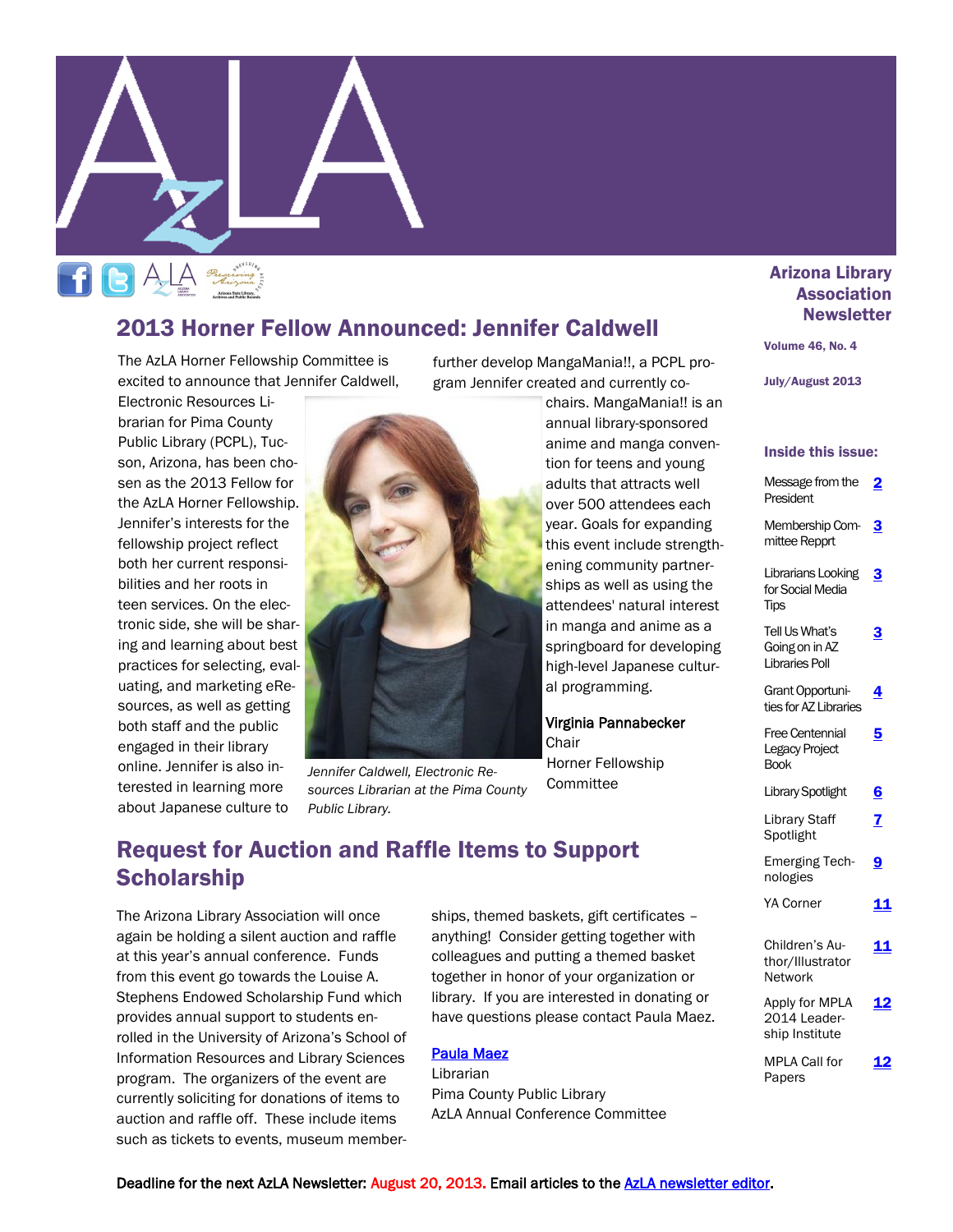# <span id="page-1-0"></span>Message from the President

### *You Can Make Our Association Great*

In the last newsletter, I wrote a bit about some of the new initiatives that have been undertaken this year to increase the value of your membership. Now I want to talk a bit about making the Arizona Library Association great!

I was recently involved with the Conference Committee's efforts to select the programs for the 2013 conference. Thanks to your submissions of program ideas, it was a difficult task to choose only the number of programs that could be accommodated in the meeting rooms of the hotel. The ones that made the cut will ensure that the conference this year has diverse, exciting, and educational content in addition to the many opportunities to talk to, learn from, and catch up with old friends and colleagues.

But it takes more than a great conference to give AzLA members full value for their dues. With this in mind, initiatives to create regular professional development opportunities throughout the state, continued development toward a better and more informative website, and more opportunities for communication are moving forward. You should see the results of these initiatives in the coming months. These kinds of things are largely possible because of the time and commitment of some dedicated AzLA members.

In the very near future, or perhaps by the time this issue is published, the Elections/Appointments Committee will be actively engaged in putting together a slate for the fall AzLA elections. Ann Boles, our president-elect, and her committee chairs will be looking for mem-

bers willing to serve the association in the coming year. Thus, my message this month is about service—service to the association and service to your colleagues. It is only through these actions that we can, in fact, ensure that AzLA is a great association!

Why should you volunteer to run for office or be willing to serve on a committee or take a leadership role in a division or interest group? One obvious reason is to help the association achieve its purpose. However, there are ―selfish‖ reasons too, including your professional growth and development as well as your own personal satisfaction. It is almost impossible to take on any of these roles without gaining individual satisfaction, professional pride, new friendships and collegial relationships, and new knowledge and skills.

Thanks to the work of many people, there are committees and units related to just about any interest you could have in the field of librarianship. We have committees that are involved with legislation, intellectual freedom, marketing and advocacy, and professional development. These are all areas of concern for our members. Committees dealing with the annual conference, membership, governance, awards, and our newsletter also help to make the association strong.

As your president, I'm asking you to find your interest area and let it be known that you'd like to contribute to the future of AzLA. Together we can indeed make it a GREAT association!

Tom Wilding



[Tom Wilding](mailto:president@azla.org) AzLA President

"...initiatives to create regular professional development opportunities throughout the state, continued development toward a better and more informative website, and more opportunities for communication are moving forward."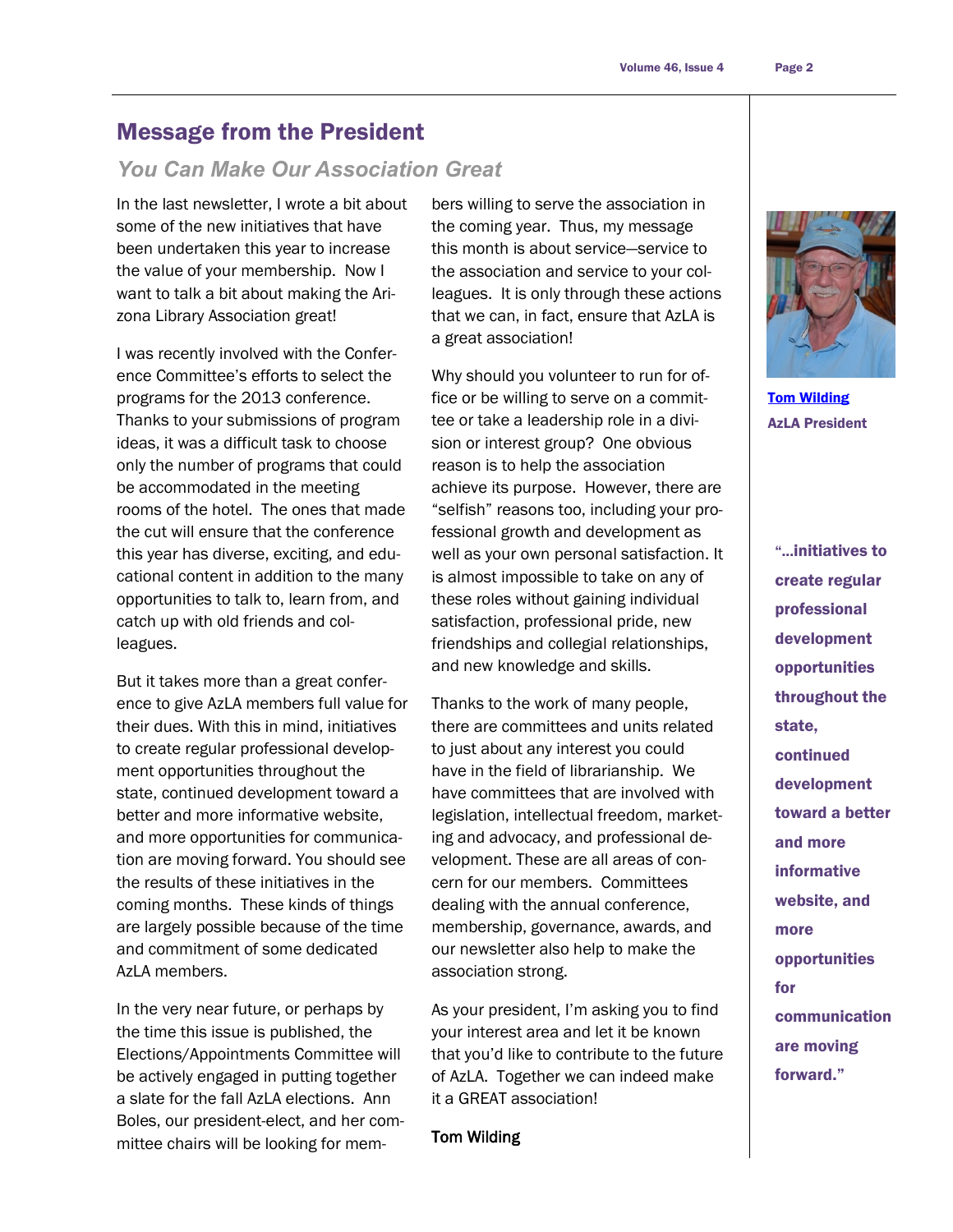# <span id="page-2-0"></span>Recruiting New Members & Sustaining Current Memberships

The membership committee is up and running this year, staffed with a new

group of eager individuals from across the state. The recruitment of new members re-

**ALA Membership** Each one - Reach one

mains a key focus of the committee, while a renewed focus on the retention of current members has come up. We are currently examining the benefits of membership and asking ourselves and fellow members "Why are you a member of AzLA?" to help us better articulate the reasons to join and remain a part of the organization. Our current and future collaboration with the Marketing Committee will lead to further ideas of how to market AzLA to potential members and increase and maintain membership.

The organization's membership software has recently changed and is now provided by a different company. We look forward to increased functionality and the continued ability to track and report our membership totals to the or-

> ganization. Our new membership campaign will begin sometime near the end of the

summer or the beginning of fall.

Look for our membership booth and resume review clinic at the upcoming annual conference. Keep an eye out for more information on all of these upcoming goings-on and more in future AzLA newsletter articles. For more information about the benefits of becoming an AzLA member, membership in gen-

eral, and the membership committee contact current cochairs [Laura Stone](mailto:lstone@azlibrary.gov) or **Alexandra Hum**[phreys.](mailto:Alexandra.humphreys@asu.edu)



*Alexandra Humphreys, one of your Membership Committee Co-Chairs.*

# Librarians Looking for Social Media Tips Turn to Facebook

A [new online group](https://www.facebook.com/groups/LibrarySocial/) called "Libraries & Social Media" is on the scene for librarians and library staff to discuss best practices and emerging social media tools for libraries. It appears that inspiration strikes late at night, as the group

that began a little after midnight on May 25th has garnered an almost immediate following and daily conversations. To check it out, please make sure you're signed in to your Facebook account.

# Tell Us What's Going on in Arizona Libraries!

As a new feature, I've decided it would be fun and informative to get input from our readers about what is going on in Arizona Libraries. We‗ll publish the results from the poll in the next newsletter in a handy chart feature.

Do you do YouTube? Facebook? Twitter? This month our poll question is "What [social media sites does your library use](https://docs.google.com/forms/d/1nhNVBf3yobA0nvO3k0M0mjPQbDCv7IXK7pMADy0ZBdQ/viewform)  [to reach your customers?](https://docs.google.com/forms/d/1nhNVBf3yobA0nvO3k0M0mjPQbDCv7IXK7pMADy0ZBdQ/viewform)"

# "The recruitment of new members remains a key focus of the committee, while a renewed focus on the retention of current

members has come up."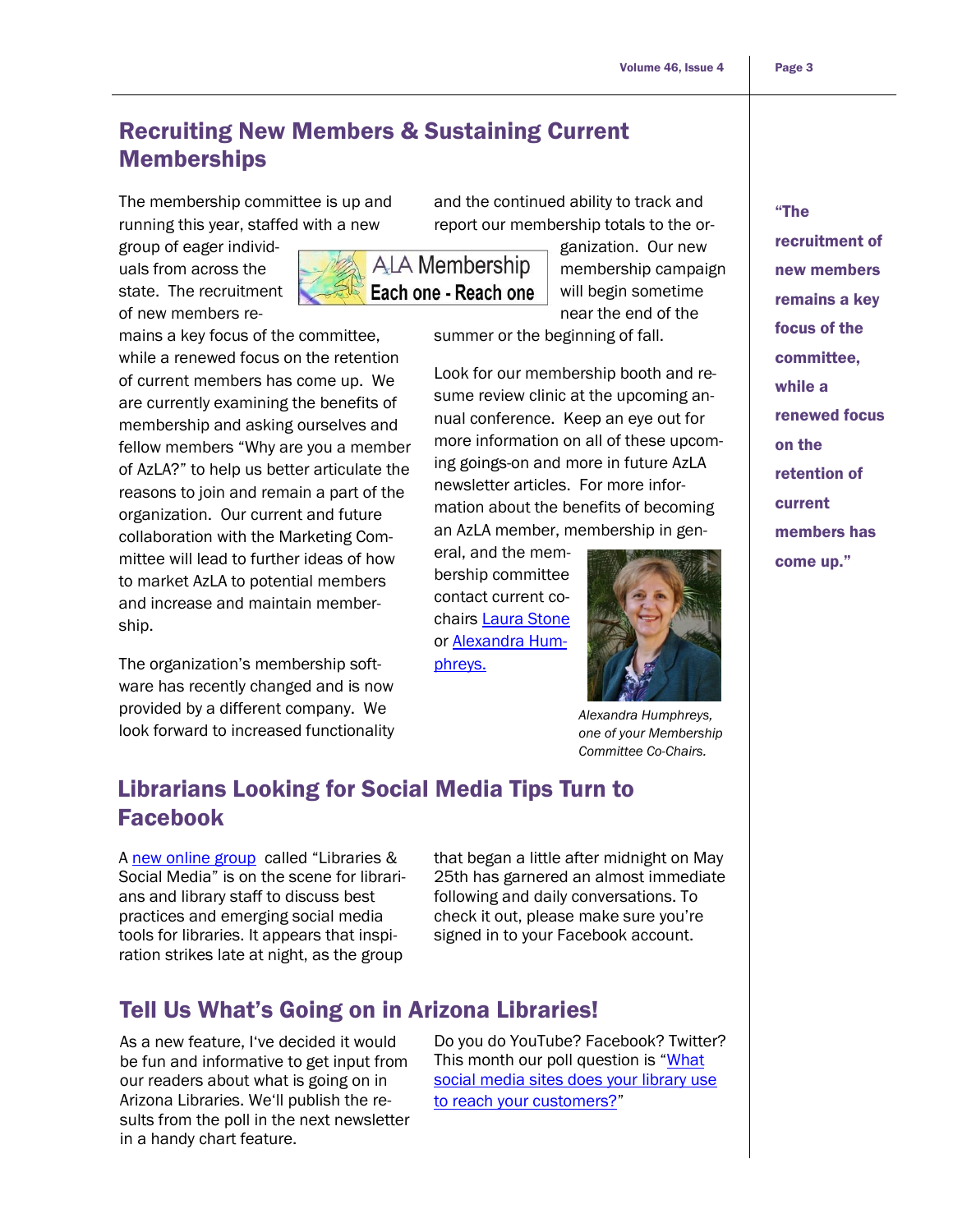# <span id="page-3-0"></span>Grant Opportunities for Arizona Libraries

If you find yourself thinking "I have a great idea for a program," but you don't have the money in your library budget for it, then you might want to consider seeking a private grant. For new grant seekers, the Foundation Center's [Grantspace website](http://grantspace.org/) is a great place to start. There are many [free and fee](http://grantspace.org/Classroom)[based online trainings](http://grantspace.org/Classroom) for you to begin your orientation in this area, including researching funders, writing a grant proposal, creating proposal budgets, and stewardship activities for when you actually receive funding. This is a professional development opportunity that could really enhance your resume in these times of tight library budgets.

While you may only know me as the AzLA Newsletter editor, in my day job I am the supervisor for the [Grants & Non](http://www.library.pima.gov/grants/)[profit Information Center](http://www.library.pima.gov/grants/) at the Pima County Public Library. Here are some grant opportunities for Arizona libraries that I have compiled from the [Arizona](http://www.arizonanonprofits.org/GGO)  [Guide to Grants](http://www.arizonanonprofits.org/GGO) and [Foundation Directo](http://fconline.foundationcenter.org/)[ry Online](http://fconline.foundationcenter.org/) databases to get you started. To do more research, you can access the Foundation Directory for free from several [Foundation Center Cooperating](http://grantspace.org/Find-Us)  [Collections](http://grantspace.org/Find-Us) throughout Arizona.

### [Public Programming on Humanities Top](http://www.azhumanities.org/ggrantsoverview.php)[ics](http://www.azhumanities.org/ggrantsoverview.php)

Deadline: July 26, 2013 & November 22, 2013 for required Letters of Intent. Project Grants & Opportunity Grants are available from the Arizona Humanities Council for innovative, community-based public programming projects that use humanities disciplines to connect Arizonans to the cultures, peoples, and histories of the state and beyond. Humanities-centric programming includes, but is not limited to literature, history, philosophy, archaeology, and arts' history,

criticism and theory. Applicants may request up to \$10,000 for Project Grants and up to \$1,000 for Opportunity Grants to support their program costs. At least 50% of the total project cost must come from the applicant organization's contributions to the project. This may include goods, services, space, volunteer time, and cash donations contributed to the project. All total, these contributions must add up to at least the amount requested.

### [Children's Education Programs](http://dynamodata.fdncenter.org/990s/990search/ffindershow.cgi?id=JERR010)

#### Deadline: None

The Jerry W. Brock Foundation provides funding to the Phoenix metropolitan area with an emphasis on Tempe and the east Valley. Small grants (\$200) have been made to libraries for purchasing materials. Grants are also given to support programs supporting children's education and literacy. Most grants are \$5,000 or less. To apply, send a written request to Jerry W. Brock at P.O. Box 1000, Tempe, AZ 85280. Telephone: (480) 968-2222. More background information on the Foundation is available in the 990-PF forms of the foundation. Learn [how to read a 990-PF form](http://www.library.pima.gov/grants/grantsforms990.php#explanation) now.

### **Job Training & Vocational Program Funding**

Deadline: None

The Bank of the West provides grants for job training and vocational programs, including literacy and basic-skills education, for low- to moderate-income adults. They will only make grants to nonprofit charitable organizations and agencies that fall under Section 501(c) (3) of the Internal Revenue Code. (This means that most libraries would need to apply through their supporting organiza-



Kassy Rodeheaver

"This is a professional development opportunity that could really enhance your resume in these times of tight library budgets."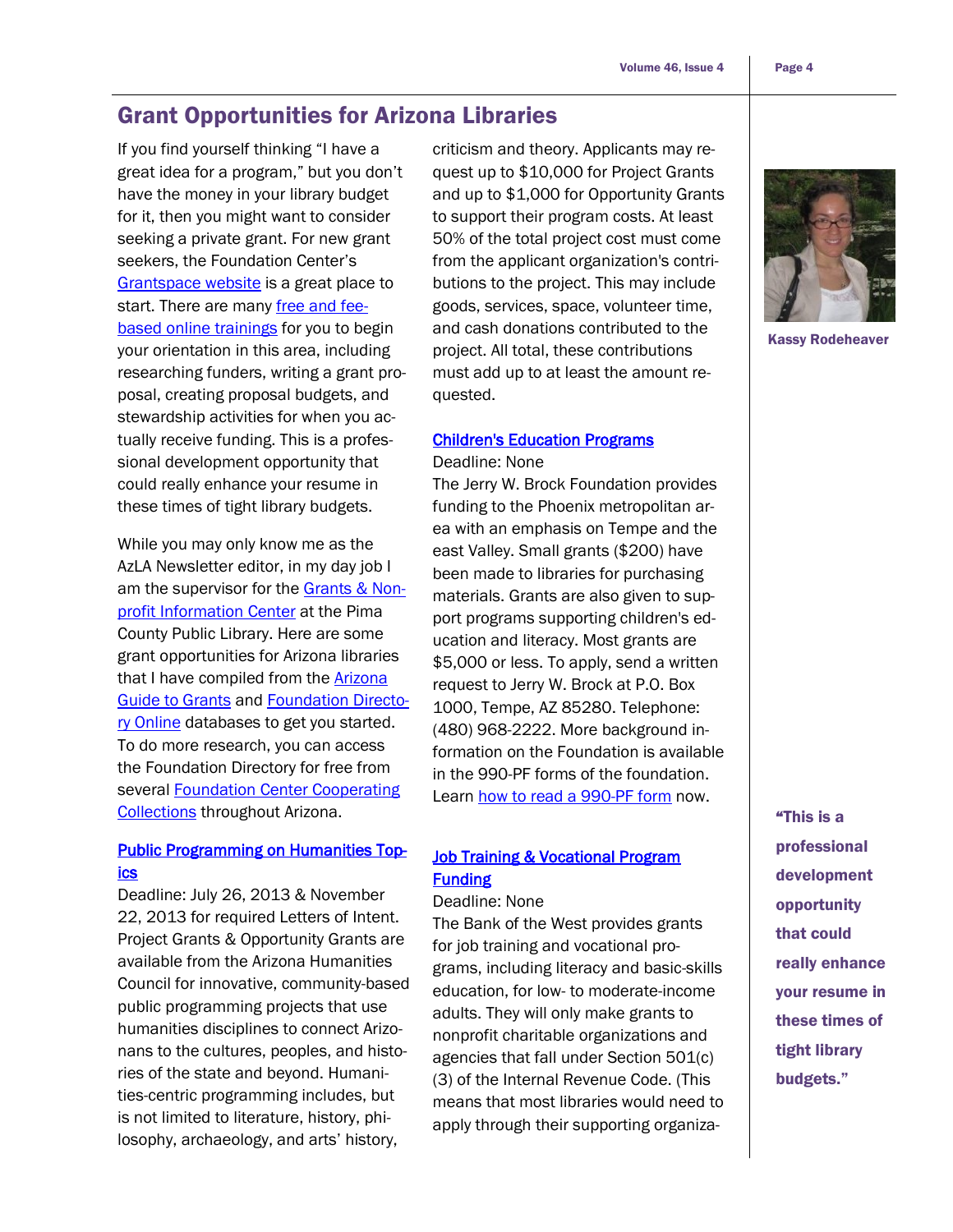### <span id="page-4-0"></span>Grant Opportunities… (cont.)

tions that have 501(c)3 status). Applicant organizations from Arizona must be from one of the following counties: Apache, Coconino, Gila, Maricopa, Navajo, Pima, Pinal, or Yavapai.

### [Research Libraries Serving Humanities](http://www.delmas.org/programs/research_lib_d.html)  [& Performing Arts Scholars](http://www.delmas.org/programs/research_lib_d.html)

#### Deadline: None

The overall objective of the Research Library Program is to improve the ability of research libraries to serve the needs of scholarship in the humanities and the performing arts, and to help make their resources more widely accessible to scholars and the general public. Wherever possible, grants to libraries seek to promote cooperative cataloguing projects, with an emphasis on access to archival, manuscript, and other unique sources; some elements of interpretation and exhibition: scholarly library publications: bibliographical and publishing projects of interest to research libraries; and preservation/conservation work and research. The geographical concentration is primarily but not exclusively directed toward European and American

history and letters, broadly defined. Technological developments that support humanities research and access to humanities resources are also eligible. A limited number of modest grants will also be available for projects related to the history of the book, book culture, printing history, and related programs. Conferences designed to address these issues in collaborative ways and programs formulated to enhance or leverage similar activity by other institutions, consortia, or funding agencies will also be considered. Past grants in this category have ranged from \$2,000 to \$25,000.

If you have further questions about foundations, philanthropy, or fundraising, you can [connect with librarians at](http://foundationcenter.org/getstarted/askus/)  [the Foundation Center.](http://foundationcenter.org/getstarted/askus/) Good luck with your grant seeking!

#### **Kassy Rodeheaver**

Librarian Grants & Nonprofit Info Center Pima County Public Library

# Free Centennial Legacy Project Book for Libraries

Last year the Historical League had a small table at the AzLA Annual Conference at South Mountain Community College and gave away complimentary copies of *[Arizona Recollections and](http://www.historicalleague.org/store)  [Reflections: An Arizona](http://www.historicalleague.org/store)  [Centennial Historymakers](http://www.historicalleague.org/store)  [Commemoration](http://www.historicalleague.org/store)* to librarians. There was a wonderful response to this leather -bound Centennial Legacy



Project book, and now the League wish-

es to distribute even more free copies to libraries throughout the Arizona. If you are interested in receiving a copy for your library, please contact Ruth McLeod via [email](mailto:ruthmcleod@earthlink.net) or by calling (602) 861-9490.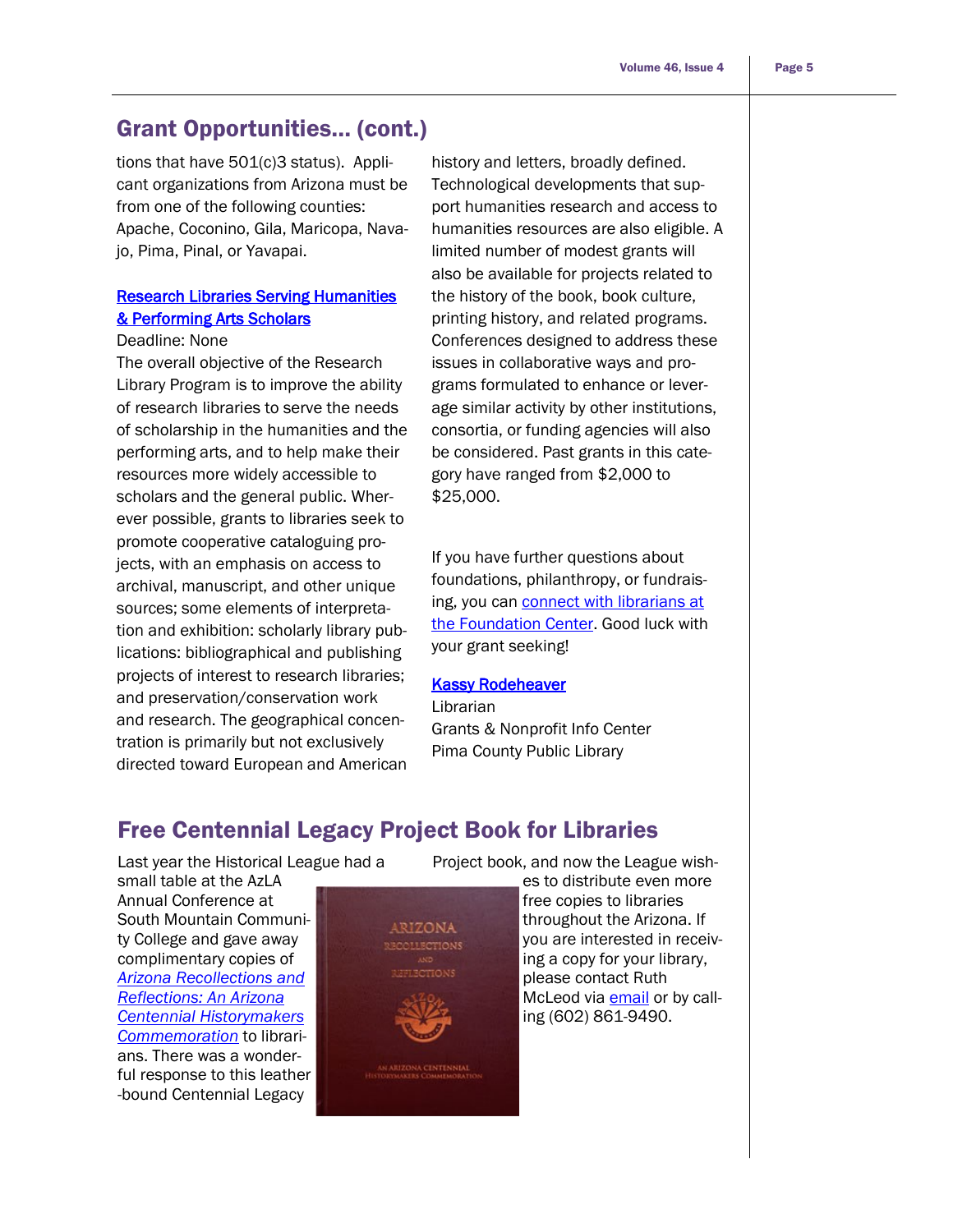# <span id="page-5-0"></span>Library Spotlight

# *Embry-Riddle Aeronautical University's Christine and Steven F. Udvar-Hazy Library and Learning Center*

*Do you have a library to suggest? It can be an academic library, public library, school library, or special library, even an online-only library, as long as it's managed within/ related specifically to Arizona! Email your suggestions to* [Virgin](mailto:Virginia.Pannabecker@asu.edu)[ia.Pannabecker@asu.edu.](mailto:Virginia.Pannabecker@asu.edu)

The Embry-Riddle Aeronautical University (ERAU) has three campuses, including one in Prescott, AZ. Programs on the Prescott campus include aeronautics, aircraft design, global security, intelligence, safety, defense, astronomy, meteorology, and more.

[The Christine and Steven F. Udvar-Hazy](http://prescott.erau.edu/campus-services/library/library.html)  [Library and Learning Center](http://prescott.erau.edu/campus-services/library/library.html) was designed as a 'Metaphor of Flight' to reflect its institution's focus and opened in 2008. The exterior of the building resembles a plane about to take off,

research, through its mission statement [and objectives](http://library.pr.erau.edu/about/mission.php), "...to promote academic success and enrich the learning experience for Embry-Riddle Aeronautical University students, faculty and staff on the Prescott, Arizona Campus."

Sarah Thomas, the Hazy Library Director noted some of the ways they realize this mission through tailored services and resources that aim to exceed student, staff, and faculty expectations. Hazy Library operates as the heart of the campus, housing offices and work areas



level. Level



for campuswide initiatives such as a Grants Center, a Mac Production Lab, and the Undergraduate Research Initiative (URI) center that ―...promotes a culture of in-

The Christine and Steven F. Udyar-Hazy Library and Learning tellectual inquiry, discov-*Center, or the Hazy Library for short.* 

two's panoramic views of the mountains on the horizon mimic the view of pilots in a cockpit, and the building's materials also reflect innovations in aircraft design as explored by the university's students and researchers.

The Hazy Library implements its vision to advance learning, scholarship, and

ery, and collaboration, both in and out of the classroom." URI supports undergraduate involvement in campus research initiatives, and "...serves as a hub for communicating with the entire university community, including external constituents, about research, opportunities, and events."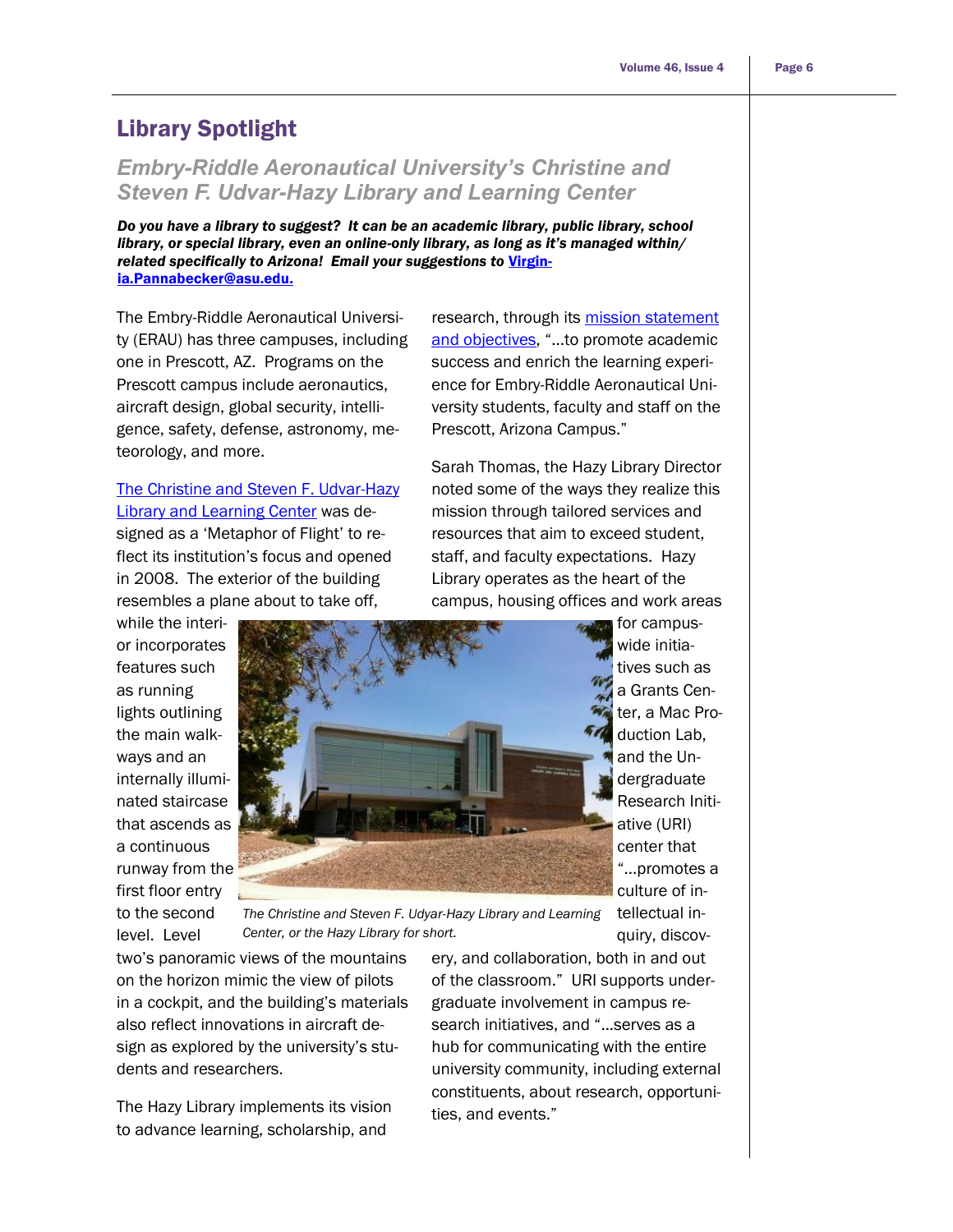# <span id="page-6-0"></span>Library Spotlight (cont.)

The Scholarly Speaking event, now in its 7th year, is a unique project of Hazy Library staff and librarians. It encourages intra-campus connections and sharing of research through creation of an annual bibliography of ERAU Prescott student, staff, and faculty publications and presentations. There is an accompanying annual event including an author recognition ceremony and presentations by select faculty speakers on their current research and publications.

ERAU Prescott's Hazy Library is part of the [Yavapai Library Network,](http://portal.yln.info/) a consortium of 42 public, academic, K-12, and museum libraries, which allows Yavapai County residents to borrow materials from the Hazy Library, and equally expands access for the ERAU community to collections in the network's public libraries, and school libraries such as Prescott College. The network has a centralized catalog, and all locations are in the process of adding RFID tags to all items to streamline lending and sorting materials at return.

Hazy Library has many [unique collec](http://archives.pr.erau.edu/)[tions related to aviation,](http://archives.pr.erau.edu/) including: a complete set of patches from all NASA Manned Missions, model aircraft on display in the library from senior projects

# Library Staff Spotlight

### *Brittany Blanchard*

Brittany Blanchard joined the Christine and Steven F. Udvar-Hazy Library and Learning Center at Embry-Riddle Aeronautical University (ERAU), at the Prescott campus as the Digital Learning Design/Instruction Librarian in 2012. She grew up in northeastern Nevada

by undergraduates in the aircraft design

program, aircraft operating manuals (acquired through donations as they are unavailable for direct purchase), and the John W. Kalusa Miniature Aircraft Collection, a **Guinness** 

Book of World Records award winner for the world's largest to-scale collection of miniature airplane models. The Kalusa collection consists of 5,829 handcarved balsawood model aircraft. [A de](http://www.google.com/url?q=http%3A%2F%2Flibrary.pr.erau.edu%2Fexhibits%2Fkalusa.php&sa=D&sntz=1&usg=AFQjCNEg0yl8scKkWW-R8ApnZ0CtawGblA)scription of the Kalusa collection and a [searchable online catalog](http://www.google.com/url?q=http%3A%2F%2Flibrary.pr.erau.edu%2Fexhibits%2Fkalusa.php&sa=D&sntz=1&usg=AFQjCNEg0yl8scKkWW-R8ApnZ0CtawGblA) with photos and descriptions of each model organized by Laura Eisner, Circulation Supervisor at Hazy Library, is available for public use on the web and via a touch screen at the Hazy Library.

#### Ginny Pannabecker

and received her bachelor's in history from the University of Nevada, Reno. Brittany then went to McGill University in Montreal, Canada, where she received her Masters in Library and Information Sciences (MLIS) in 2011.

Brittany sees academic libraries moving

*An interior view of the Hazy Library.* 

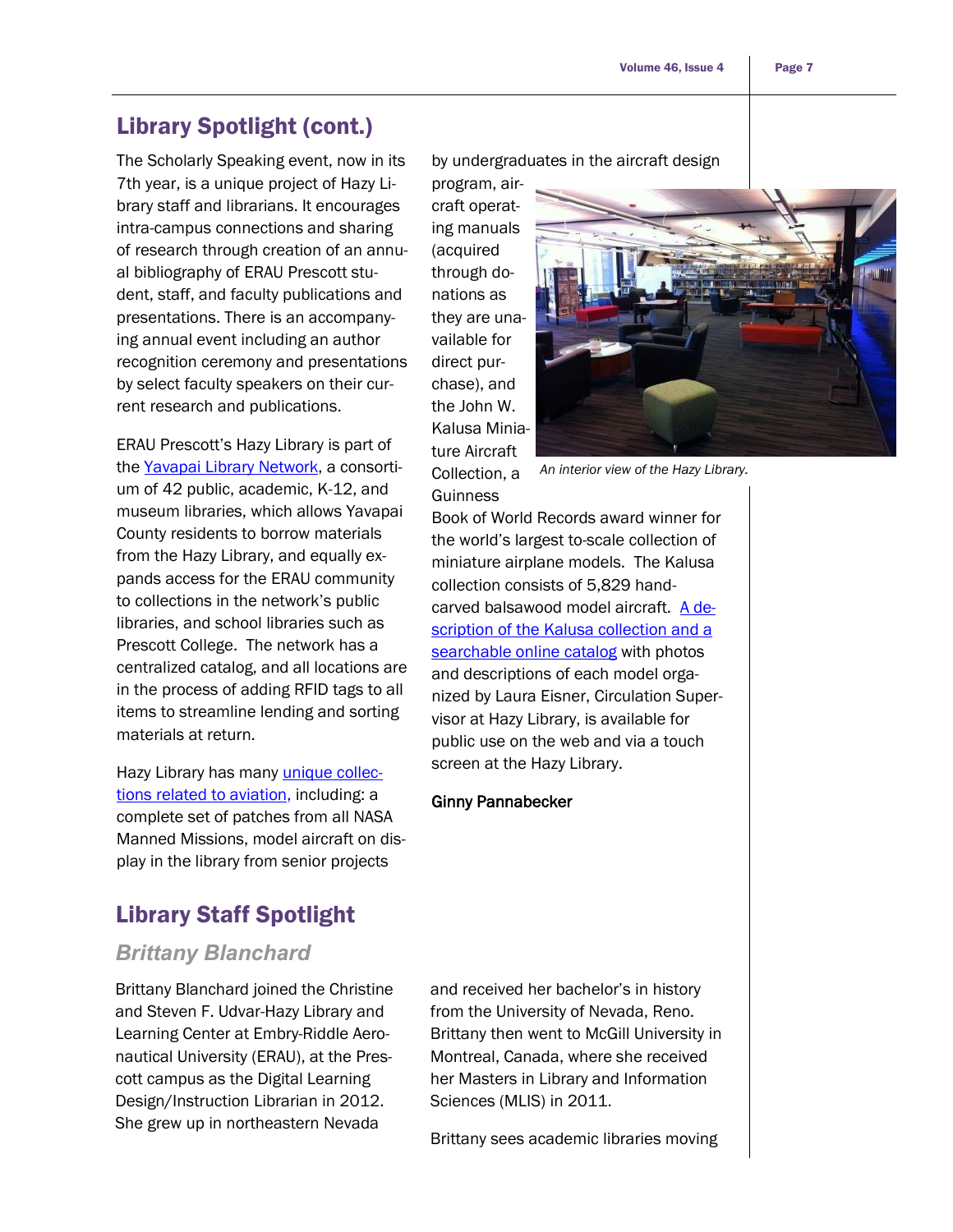# Library Staff Spotlight (cont.)

towards increased use of educational technologies and redefining sources of information. "Librarians are great collaborators." In the academic environment, librarians are moving towards working more and more closely with pro-

fessors, not only to support instruction, but also to support knowledge management practices - in research, as well as within curriculum requirements. Brittany also supports providing materials in the best and most useful formats, such as providing aircraft design books in print when the designs and diagrams featured in the books are not of high

enough quality in an online format. *Brittany Blanchard.* 

As a new academic librarian, Brittany feels that although there are many things to learn about day to day work in an academic library and application of theory and practice, her MLIS degree prepared her for her current position, such as giving her a solid foundation in contemporary policies related to copyright and protection of privacy. The McGill MLIS degree provided a good foundation in technology and digital skills like HTML and creating collaborative projects. It also included courses on instruction support with pedagogical theory and experience preparing brief instruction sessions that address specific learning outcomes. Brittany values the supportive work environment at Hazy Library where her colleagues and the university support staff and librarians' participation in the larger professional

and scholarly community.

At the Hazy Library, Brittany works with students, faculty, staff, and her colleagues to provide a variety of services and resources for the ERAU community. She is working with colleagues to devel-

> op a library component for the ERAU standard Blackboard course shell to ensure direct access to library resources and services via Course sites. Brittany supports faculty to facilitate integrating technology into instruction at ERAU. She is also working to set up a tablet loaning program, including tablets with magazines uploaded for use by the ERAU community. Brittany is also

involved in new Hazy Library initiatives like developing an institutional repository and preparing online resources to facilitate flipped classroom instruction methods.

Brittany's favorite example demonstrating the library's implementation of their mission to support the ERAU community is the relationships they form with the students through initiatives such as displaying their final degree projects in the library and promoting an atmosphere that facilitates collaborative work and inquiry. Aside from working with students, Brittany's favorite part of Hazy Library is their unique Special Collections area with materials from throughout aviation history. One favorite item is a pop-up book of aviation history from blimps to contemporary aircraft. While processing a recent group of donated materials, Brittany thought of a way to

"She is also working to set up a tablet loaning program, including tablets with magazines uploaded for use by the ERAU community."

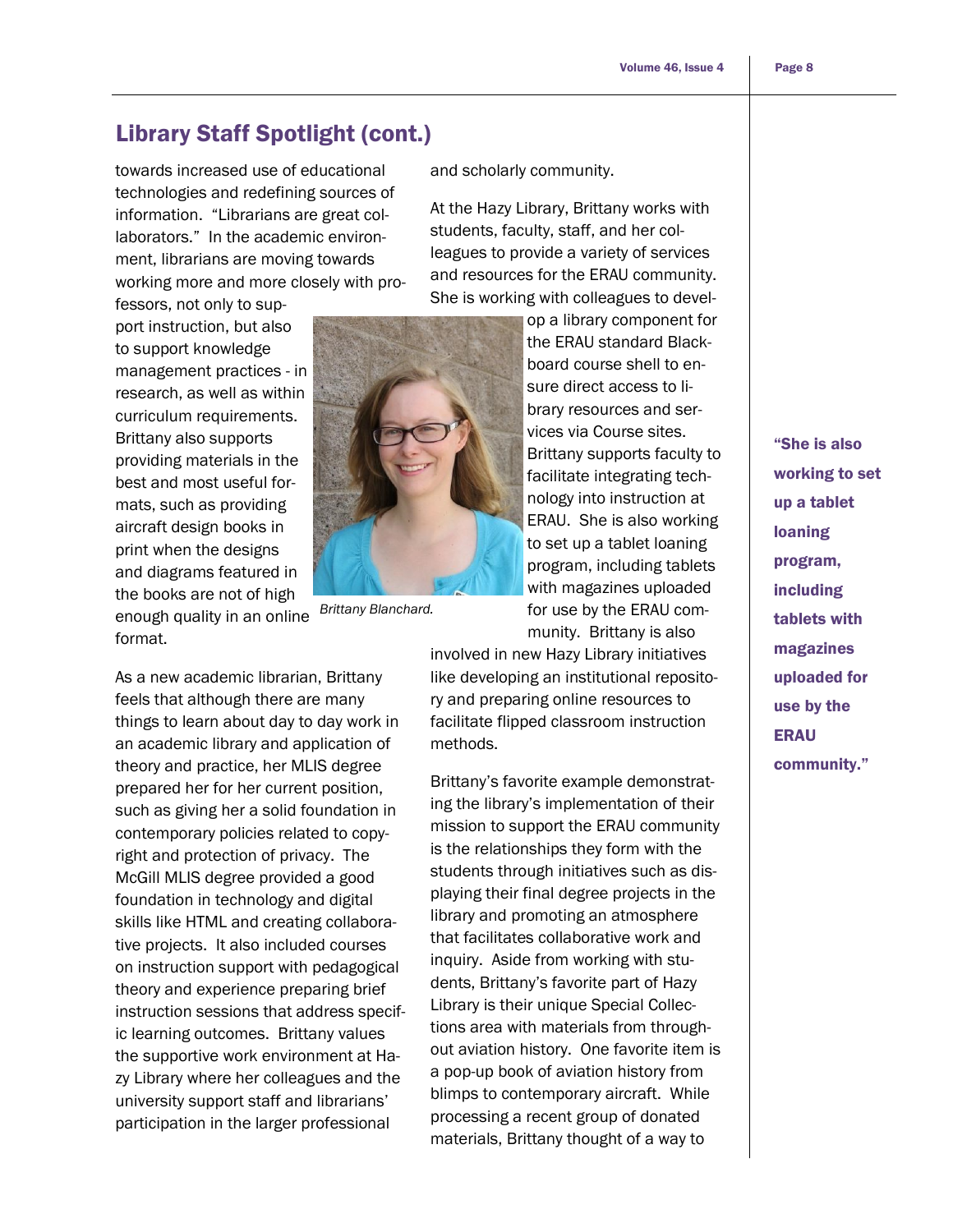### <span id="page-8-0"></span>Library Staff Spotlight (cont.)

share a special collections item with students to improve their study experience: a 1983 aircraft coloring book that she'll use to make some aircraft design pages for their finals week 'brain break' activity: coloring for stress relief!

When not exploring new ways to provide services and access to resources for the ERAU Prescott community, Brittany enjoys exploring the Prescott area. A map of hiking trails in the Prescott area hangs on the wall behind her desk, and

speaking with Brittany I learned about a somewhat new pastime: **geocaching**, "...a free real-world outdoor treasure hunt. Players try to locate hidden containers, called geocaches, using a smartphone or GPS and can then share their experiences online." I think I know what my family's new hobby will be!

### Ginny Pannabecker

# Emerging Technologies

### *Video Gaming: The New Generation of Consoles*

For the holiday season in 1991 gamers faced one decision; if you wanted to Play Mario you bought a Super Nintendo and if you wanted to play Sonic you bought a Genesis. That was the birth of

the console wars and fanboys the world over engaged in debates that fueled the message boards of the still nascent internet. This holiday system Console War V is coming to you courtesy of the usual players: Microsoft, Sony

and Nintendo. Sega bowed out of the console business in 2001 after their Dreamcast console failed to attract players eagerly waiting for Sony's PlayStation 2.

This year at the Electronic Entertainment Expo, which just wound up a few weeks ago, the opening shots came hard and fast from Sony who showed off their PlayStation 4 console and Microsoft who took the wraps off their

Xbox One. Nintendo pushed their successor to the Wii, the Wii U which is already available. If you didn't already know about the Wii U, chalk it up to an indication of the predicament Nintendo



*The PlayStation 4.* 

has gotten themselves into this console generation.

Gamers haven't had new hardware since 2005 outside of PCs and handhelds. The only gaming consoles widely in use remained

the Wii, Xbox 360 and PlayStation 3 for an unprecedented seven years. What has changed? The device that you played with your siblings on a TV in your living room compared to today's consoles are as different as a potato and a hand grenade. They both fit in your hand but one of them definitely doesn't belong in your soup.

In the seven years since the Xbox 360 launched, broadband 24-hour internet access has become the norm, although "Gamers haven't had new hardware since 2005 outside of PCs and handhelds."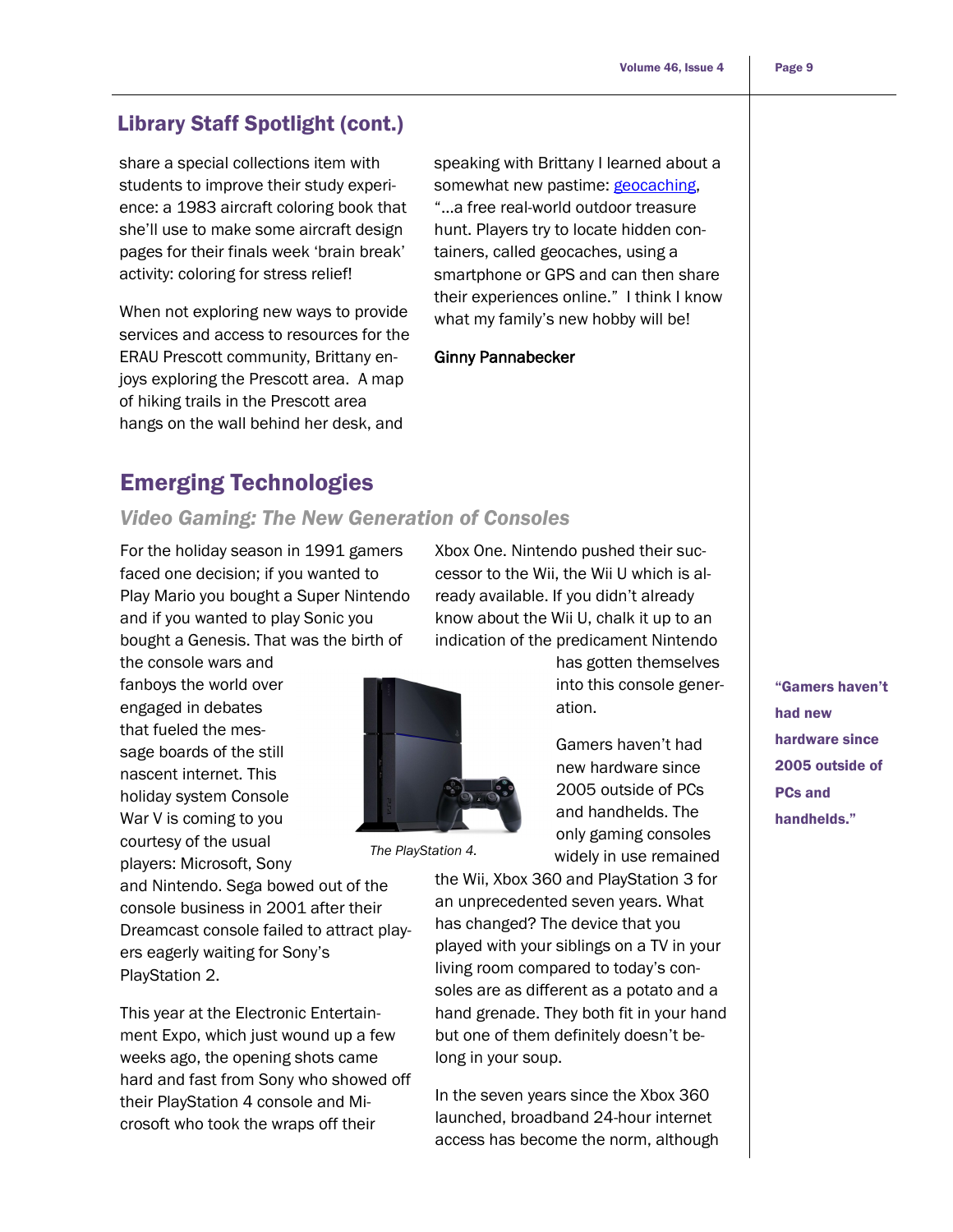play on both platforms. Microsoft will expand on the functionality found in their Smartglass app for Android and iOS phones and

tablets.

Prettier visuals are a given, and the insides of both Microsoft

# Emerging Technologies (cont.)

it is sadly still not completely ubiquitous. This fact has not stopped Microsoft from creating a console that will require a constant internet connection and feature a fair share of video and radio

camera for all your hand-waggling good times. Interconnectivity will play a big part this generation. Sony's handheld PlayStation Vita will interface nicely with the PlayStation 4, allowing games to



Expect stronger Digital Rights Management (DRM). The new

streaming apps plus a social network. Sony's box will feature many of these same technologies but not necessarily the "always on" connection.

consoles will possess the latest in this field. Remember that always connected Xbox One? Well there is a reason for that. The system will check once a day for active licenses and only allow you to play games that you have purchased. Some of the details are a little fuzzy and constantly updating. From what it looks like now, publishers on both Sony and Microsoft's new consoles will be able to control the used game market. Will they? That is the question only time will tell. UPDATE: As I write this Microsoft changed their mind about the whole thing (Read: [Microsoft Does the Right](http://www.pcmag.com/article2/0,2817,2420723,00.asp)  [Thing\)](http://www.pcmag.com/article2/0,2817,2420723,00.asp).

Gamers can also expect motion controls to stick around this generation as well. Xbox One will ship with a second generation Kinect device and the PlayStation 4 will connect to a new Sony Eye Toy

*The Xbox One.* 

and Sony's consoles will be more alike than they ever have been. Eschewing the custom silicon of their predecessors, both companies are using x86 based processors. These are similar to what is found in today's leading PCs. This means game and cross platform development will be easier than ever. Despite that fact you should still expect a \$60 price tag for new games, so you better begin saving now. The Playstation 4 will set you back \$400 when it launches, and that new Xbox One will cost you \$500 when they launch in time for the holidays this year. Librarians with gaming tech as a line item in your budget, rejoice!

#### [Vinny Alascia](mailto:valascia@azlibrary.gov)

Arizona State Library, Archives, & Public Records

Emerging Technologies is sponsored by the MCLC TechTalk Committee and is written by Vinny Alascia, Librarian at the Arizona State Library, Archives & Public Records, and TechTalk Co-Chair. Visit the Tech Talk blog at http://mclctechtalk.wordpress.com/.

"This means game and cross platform development will be easier than ever."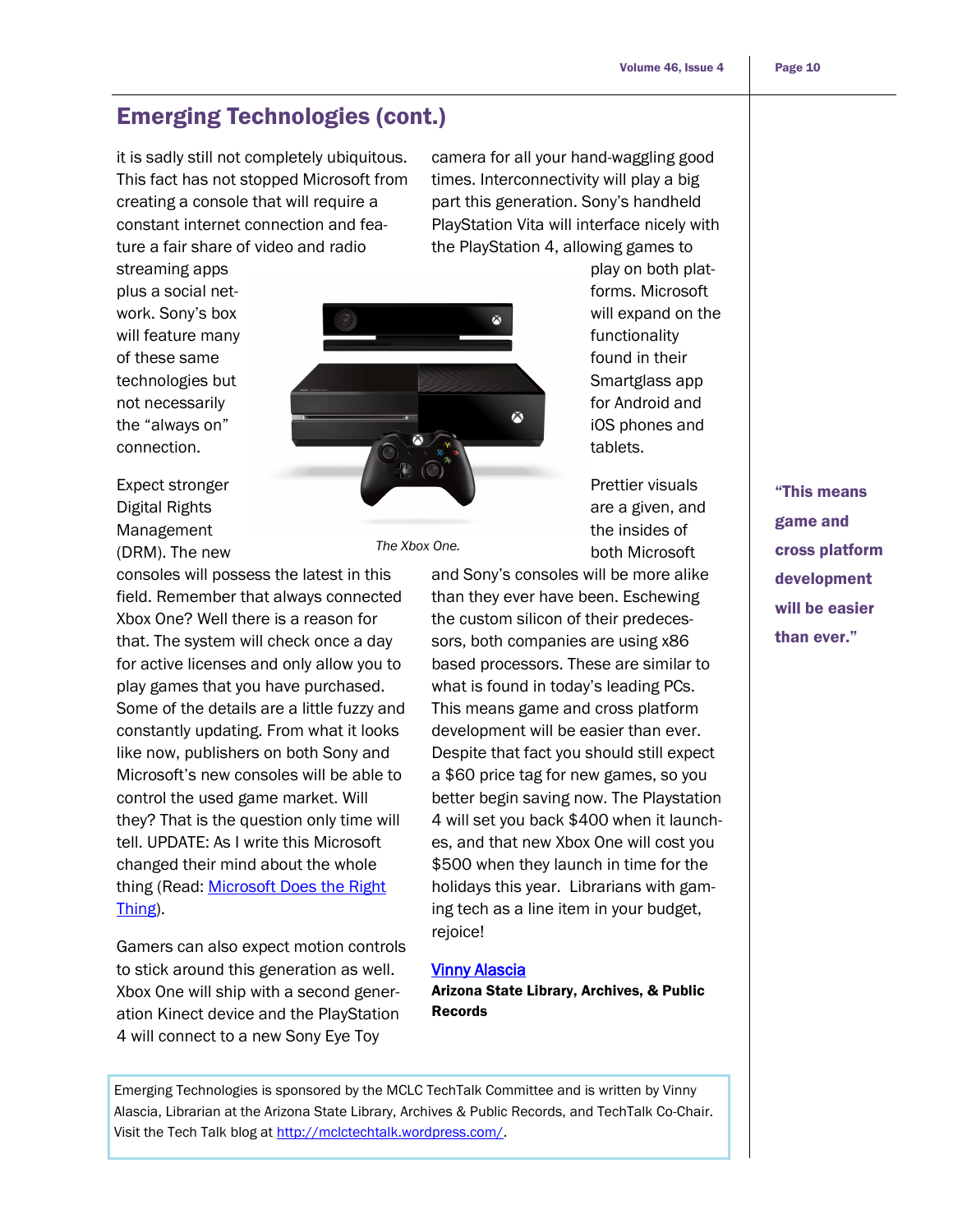### <span id="page-10-0"></span>YA Corner

### *STEM with Your Teens*

STEM (Science, Technology, Engineering, and Mathematics) education for teens is a big focus right now in many circles. I will be delving into the world of STEM over the course of the next year due to the very exciting news that I received an LSTA grant to provide programming for a wide range of ages on this topic. As I start working on the projects this encompasses, I thought I'd fill you all in as well. Who knows? Maybe some of you will want to incorporate some of our programs or booklists into your services as well! Feel free to borrow from us—that's part of the joy of librarianship!

Since I'm just getting started I thought I'd point you to a few of the handy sites around library land that are already doing some innovative work in this field.

### **[Simply Stem](http://simplystem.wikispaces.com/Welcome+to+Simply+S.T.E.M.)**

While this wiki is just in the starting phases and focuses primarily on elementary aged programming at the moment, it has a lot of the basic information and websites connected to it already.

#### [Carnegie Library of Pittsburgh](http://www.carnegielibrary.org/teens/stem/)

I love this site and want to steal it—I mean, borrow it, for my library grant except with metropolitan Phoenix STEM resources instead!

#### [YALSA's STEM Resource](http://wikis.ala.org/yalsa/index.php/STEM_Resources)

YALSA has been working on bringing more STEM professional development to teen librarians, and this is website is their first step. They also recently had a webinar on this topic. As a reminder you can view past webinars for free if you are a YALSA member.

I hope you all join me on my STEM adventures while our team in Glendale creates a teen STEM initiative from scratch! Our brainstorming sessions already have us thinking: activities like using Nerf equipment to teach trajectory, Mythbusters' style science experiments, and even robotic combat came up! Now that we have the grant in place, we'll see how many of our ideas we can make come true.

#### [Kristin Fletcher-Spear](mailto:kfletcher-spear@glendaleaz.com)

Administrative Librarian Foothills Branch Library

Kristin Fletcher-Spear (and her daughter Emma)

# The Children's Author/Illustrator Network

The Author/Illustrator Network has been updated for July/August on the [AzLA website.](http://www.azla.org/displaycommon.cfm?an=1&subarticlenbr=218) Look for the Children's Author/Illustrator Network on the AzLA homepage under "Quick Links."

Author/Illustrator programs are the delight of children, teachers and parents,

and Arizona librarians are fortunate to have a one-stop shop for calendars, contact and scheduling information of local and visiting authors. Mary Wong creates this resource list for librarians and teachers throughout the state.



Page 11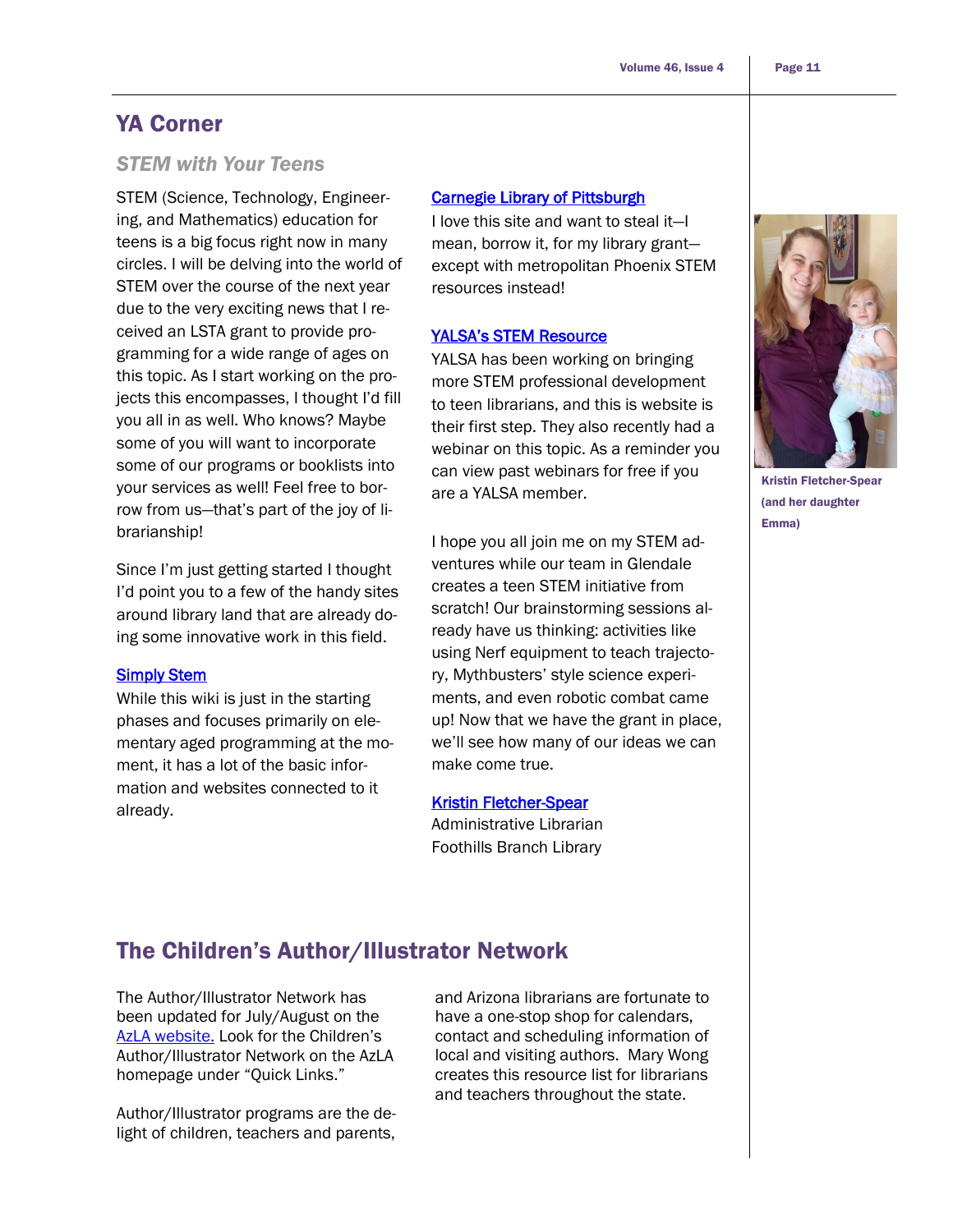# <span id="page-11-0"></span>Apply for MPLA 2014 Leadership Institute

The next [MPLA Leadership Institute](http://www.mpla.us/leadership) will run from May 4-9, 2014 in Estes Park, Colorado. If you see yourself as a leader on the job or within your library association, then this institute will help you to hone the necessary set of skills and increase your insight into leadership aspects from any level. You must [apply](http://www.mpla.us/leadership/leadershipapp2014.doc) by November 1, 2013.

The 9th MPLA Leadership Institute will

again be facilitated by nationally known organizational development consultant Maureen Sullivan. Ms. Sullivan has over 25 years of experience in leadership develop-



*Estes Park, Colorado. What a view!*

ment and is the immediate Past President of the American Library Association. She helped establish the ACRL/ Harvard Leadership Institute and is a faculty member for its annual program.

Applicants must satisfy the following criteria to be considered:

- Be employed in a library organization in MPLA's 12-state region
- A current member of one of MPLA's 12 affiliated state library associations

• Have a minimum of 5 years in a library-related job with progressive experience

- Have a record of experience that demonstrates leadership potential
- Are expected to continue their contribution to the profession
- Have a thoughtfully completed application
- Two letters of recommendation

Registration costs are \$550 for MPLA members and \$650 for nonmembers. These fees include lodging (based on doubleoccupancy) and all meals. Attendees

must pay for their own transportation costs. Individual libraries, state libraries, and state associations have assisted attendees with registration and/or transportation costs in the past. It is up to the individual attendees to pursue these or other sources of financial assistance.

> Thirty participants will be selected through a process involving the 12 states and the MPLA Leadership Institute Committee. Notifications will be sent by December 15, 2013.

# MPLA Call for Papers—Cash Prize Available

Mountain Plains Library Association (MPLA) announces a call for papers for the MPLA Professional Forum, an event of the MPLA/SDLA/NDLA Tri-Conference in Rapid City, South Dakota, September 25-27, 2013.The Professional Forum is

designed to present new ideas, innovations, and case studies in librarianship that would benefit the profession. Librarians from all types of libraries are encouraged to participate.

"If you see yourself as a leader on the job or within your library association, then this institute will help you to hone the necessary set of skills and increase your insight into leadership aspects from any level. "